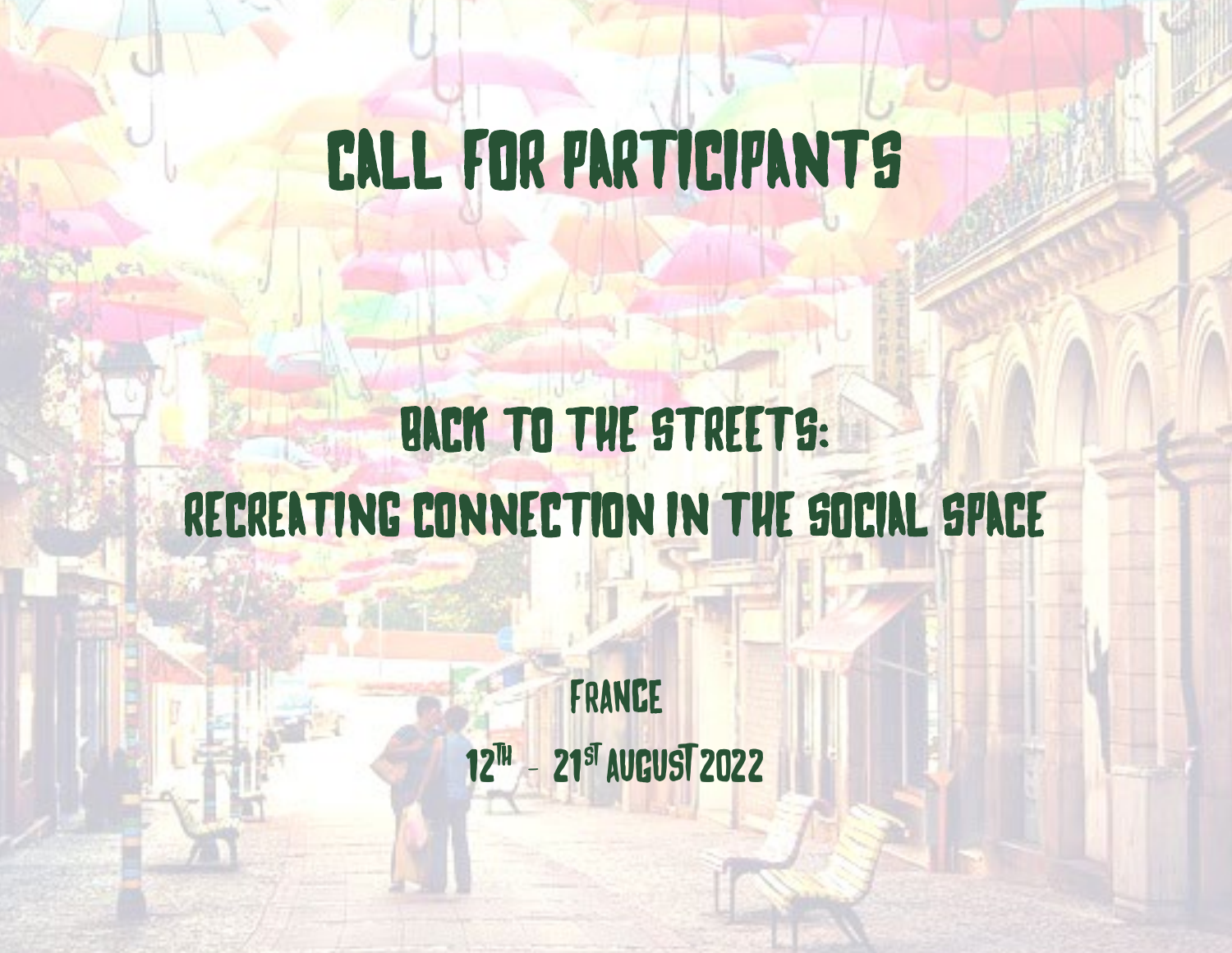#### THE PROJECT:

The last couple of years have had a big negative influence on people's mental wellbeing and especially, the one of youngsters. Frustrations push youngsters to more radical ideas and behaviour and unity, acceptance and inclusion within the EU is suffering. In order to promote and maintain a constructive society in which difference is accepted, we see the need to reconcile people by creating a safe space for debate and organise activities that influence positively one's wellbeing.

There is a tradition of performing art that can provide just that: **Street performance**.

The outside space of our cities are accessible to all but the lack of social trust stops many people from engaging in conversation with strangers despite their strong need for social interactions.

The goal of street performing is to capture the attention of a crowd and break the barriers between individuals in order to create a social event in which people are involved, that is interesting, entertaining, make people reflect or discuss, laugh, express themselves…

The goal of this training course is to teach youth worker a combination of social theatre and circus pedagogy activities applicable to the public space. Our project objective is to teach youth workers the codes, methods and practices of street performing (theatre and circus) as a tool of social engagement. The idea is that youth worker will be able to facilitate the creation of street events with youngsters, giving them the opportunity to express themselves, create dialogue with others, recreate social bonds...

We want to enhance the capacity of youth workers to support their target groups by:

- Developing new pedagogical competences in street event, project management and animation techniques that enable them to offer activities and programs that better respond to the needs of individuals and address the needs of the disadvantaged.
- Giving them an opportunity to exchange good practices on inclusion and diversity
- Giving them methods to empower their youngsters to actively participate in their own learning process.
- **Developing their creativity**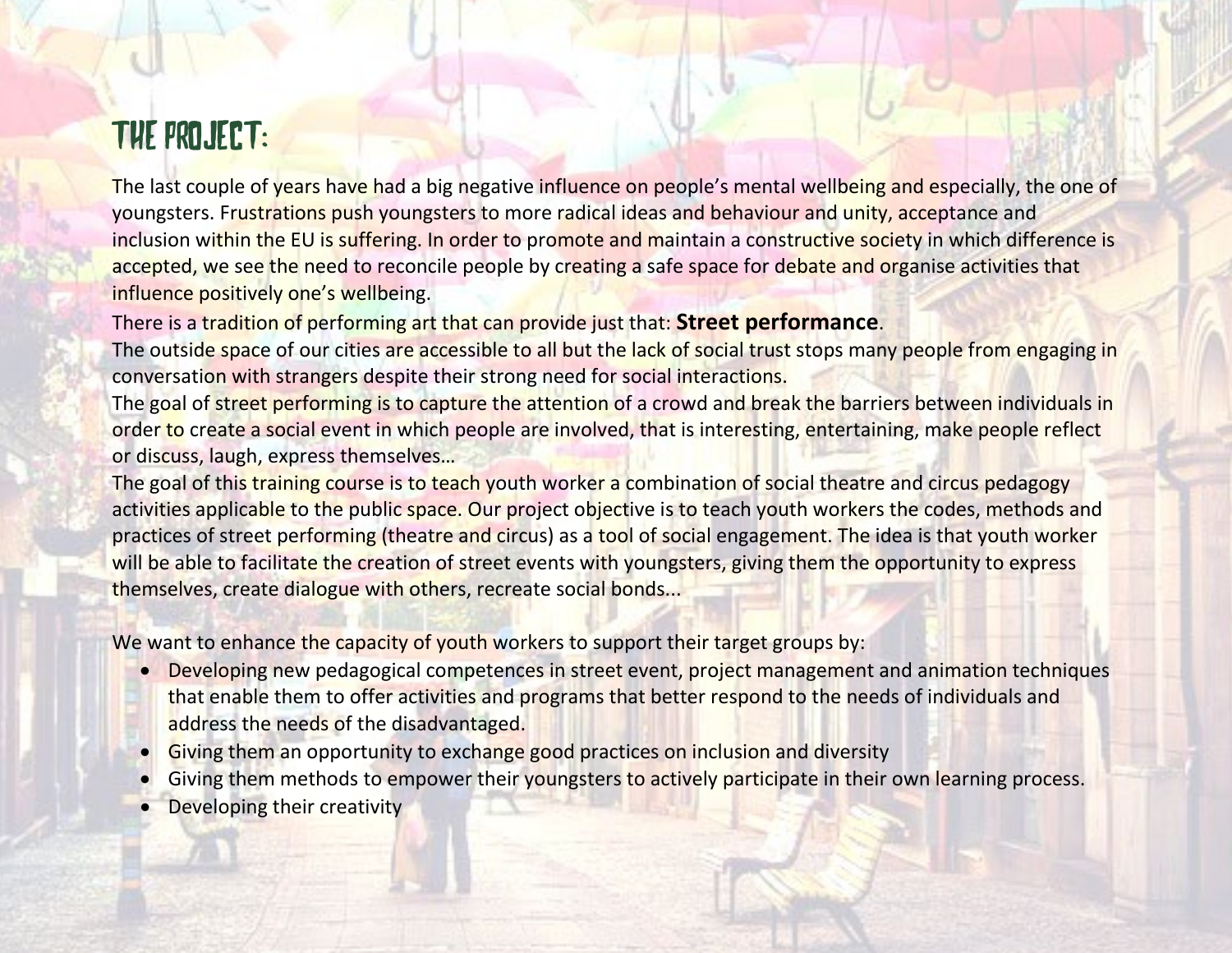#### The Team

The project team is an international, multidisciplinary team, who is really motivated to work on this project! The trainers' team is composed of Denis Crovella, Anja Mikič, Jose Branco and Karina Falkenstein. The whole team, including the trainers are really open-minded people and have a lot of experience in international youth work on the topics of social theatre and circus pedagogy.

| <b>Country</b>        | <b>Number of</b><br>participants |
|-----------------------|----------------------------------|
| Austria               | $\overline{2}$                   |
| <b>Cyprus</b>         | $\overline{2}$                   |
| <b>Czech Republic</b> | 3                                |
| France                | $\overline{2}$                   |
| Italy                 | 2                                |
| Latvia                | $\overline{2}$                   |
| Poland                | $\overline{2}$                   |
| Portugal              | $\overline{2}$                   |
| Spain                 | 3                                |
| <b>North</b>          | 3                                |
| Macedonia             |                                  |

#### PARTICIPATING COUNTRIES AND NUMBER OF PLACE PER COUNTRY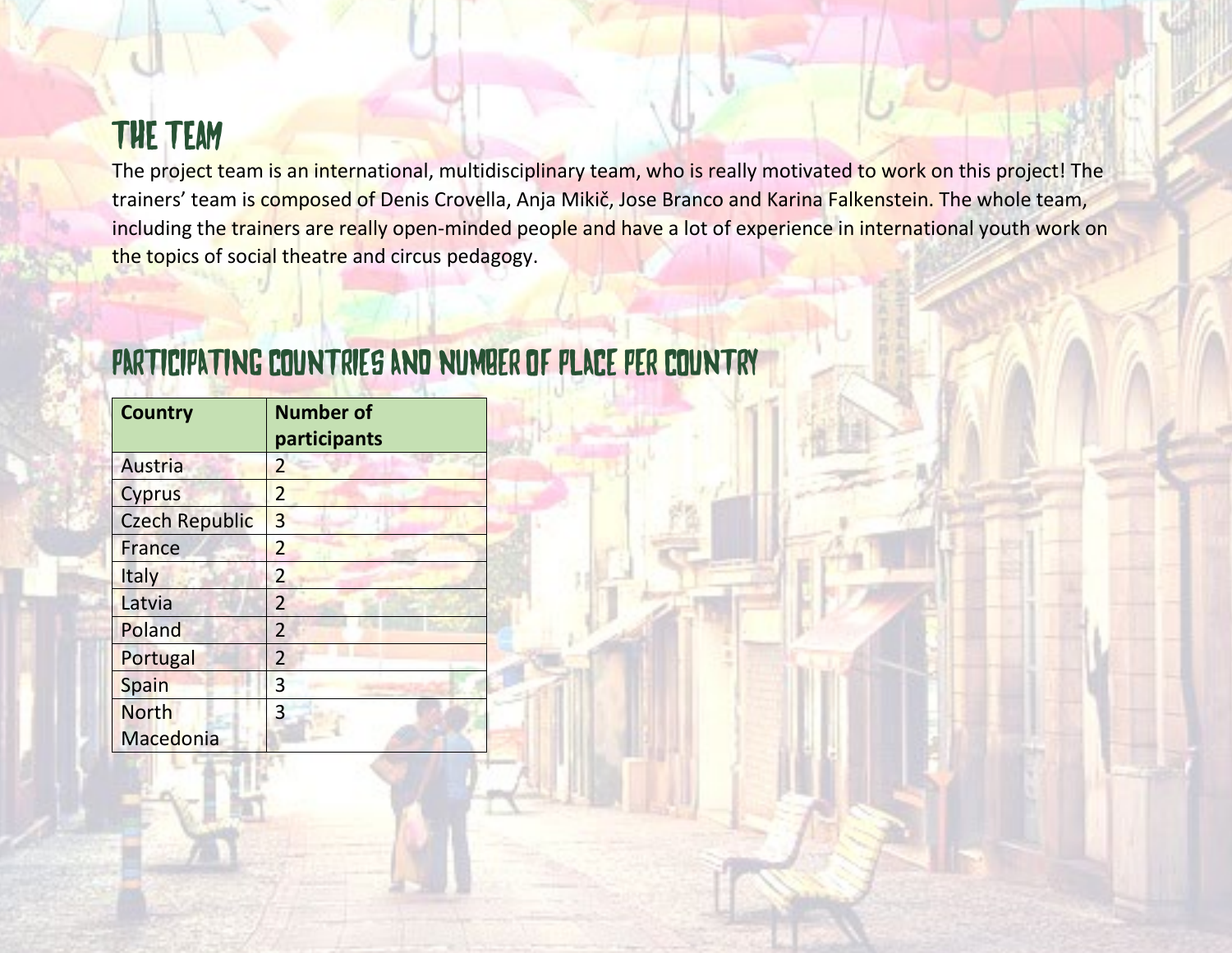### PARTICIPANTS PROFILE

The training course will take place in **Gelos, France**, from **12th to 21st of August 2022** and it will bring together a group of **24 young people from 10 partner countries**. The project is targeting youth workers, trainers, coordinators and facilitators from all fields of non-formal education who are motivated to learn about street performance.

We are looking for youth workers/youth leaders who are **over the age of 18** with a good level of English, who will be willing and committed to participate actively in ALL sessions (about 8 hours a day):

- All participants **HAVE TO BE OVER 18 YEARS OLD** and **HAVE RESIDENCY IN THE SENDING COUNTRY**.
- There should be a gender balance; half of the participants should be male and half should be female.
- All participants should speak and understand English.
- Participants should already be involved in youth work or be motivated to get involved with it.
- **Participants should be interested in making follow up international projects.**

# WHAT WE OFFER

Thanks to the financial support of the Council of Europe through the Erasmus+ Programme, we offer the following conditions:

- Food and accommodation during the training course will be provided
- Travel costs will be reimbursed up to an agreed limit depending on the sending country:

| <b>France</b> | Austria, Czech republic, Italy, Latvia, Poland, Portugal,<br><b>Spain, North Macedonia</b> | <b>Cyprus</b>  |
|---------------|--------------------------------------------------------------------------------------------|----------------|
| <b>23 EUR</b> | <b>275 EUR</b>                                                                             | <b>530 EUR</b> |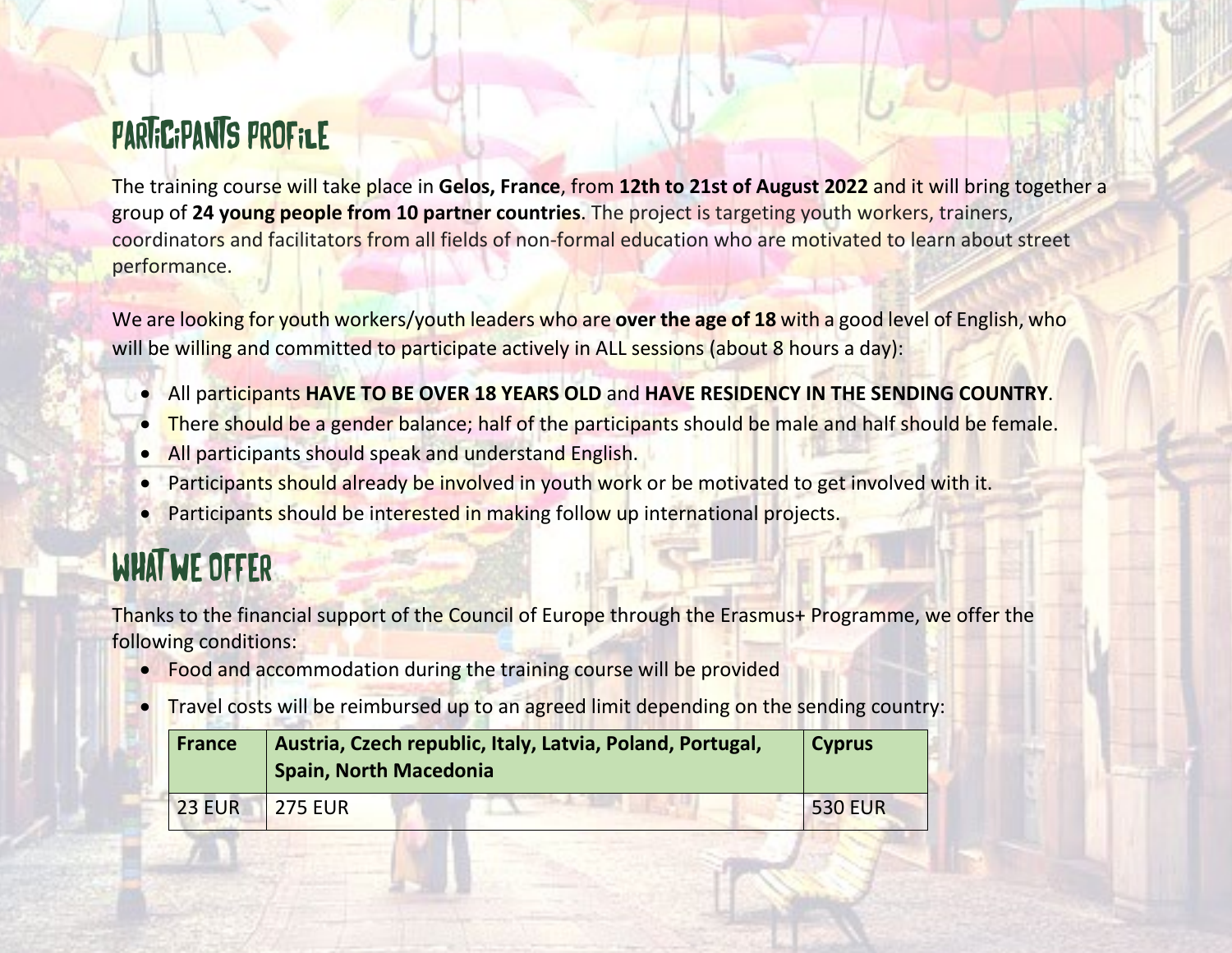### THE VENUE: Gelos (France)

The Training Course will take place in Gelos, a village situated in the south-west part of France, close to Pau. [Our venue is located in the center of the village and all the facilities are nearby.](http://www.mc-hostel.si/)

#### Living:

- Participants will be accommodated in **3 to 4-bed rooms**. Rooms are simple and without any luxury.
- There are several bathrooms around the house that we can use.
- You can drink water from the tap.
- Bed linen will be provided, but please bring a towel!
- The complete hostel is a non-smoking environment, so you have to go outdoors to smoking.
- There is one small shop in walking distance (but be aware that it will be closed on Sundays)
- Unfortunately, it is not possible to wash your clothes at the hostel.

# **EATING:**

We will have meals at the restaurant, Le Bistro du Pradeau, situated across the street from the accomodation, starting with dinner on the 12 of August. On the 21 of August, breakfast is included as well.

Simple but delicious : During breakfast you can choose what you want to eat from a buffet. Lunch and dinner will be a common dish according to everyones dietary needs.

You can make our tea breaks more interesting! Bring a food item from your village, city, family, community, region, or country to share with the others.